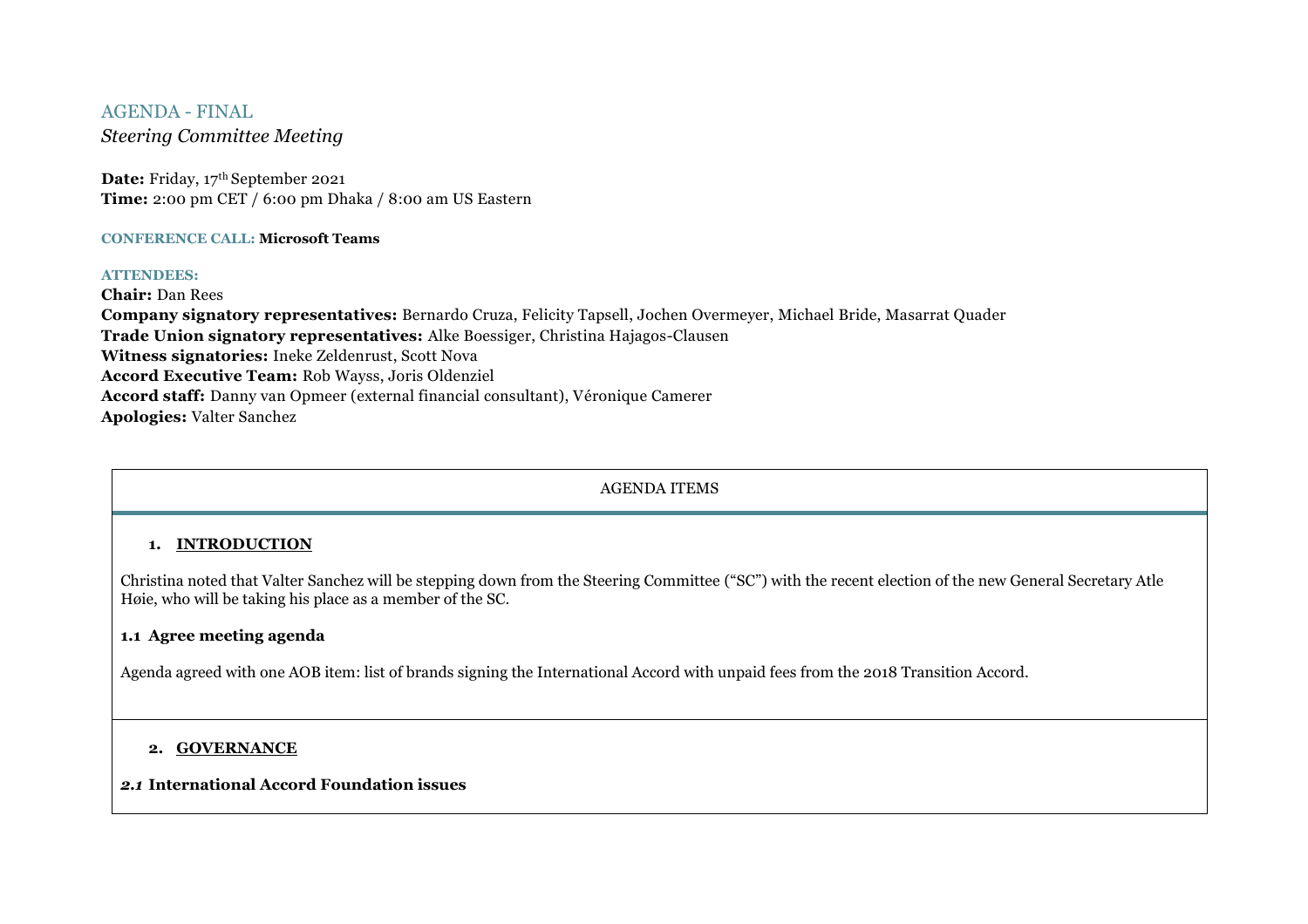- *Amendments to Foundation registration and articles of association:* 

Joris highlighted the amendments needed to the current Articles of Association ("AofA"), last amended in August 2020:

- New name of the organization: *International Accord Foundation*;
- Article 3 on the objectives of the Foundation, which Joris revised in line with the language of the International Accord; and
- Article 5.2(d) on the appointment of IndustriALL affiliates to the SC in addition to those from Bangladesh given the expected Accord expansion to other countries.

Jochen:

- Proposes that a generic name, i.e. Stichting Accord Foundation, would be more practical given the name might again change at the term of the current agreement.
- On Article 3(b), proposed to remove "in Bangladesh."
- On Article 3(c), requested to emphasize that expansion is contingent on the outcome of feasibility studies.
- On Article 5.2 (d), suggested that SC membership to IndustriALL affiliates be kept open.
- The Accord's governance regulations will need to be revised accordingly.

## Michael:

- The delinearity between the 2013/2018 agreement and the current agreement needs to be made clear. These are different vehicles. We should systematically refer to the International Accord when now talking about the Accord agreement. This should be edited across the AoAs.
- On Article 5.2 (d), an option to add affiliates without displacing other representatives already present could be included, without increasing voting capacity but having plurality of representation. Access to a diversity of trade union stakeholders on the SC is important for the brands.

Joris:

- As a point of clarification regarding Article 5.2(d), while SC decisions are taken by consensus, the AoA state that each BOD member equals one vote.
- One option could be to have an SC trade union member as alternate from another CSSP.

## Ineke:

- On Article 3(c), the International Accord specifies that expansion will take place in at least one country within two years. The proposal from Jochen reads as though there is a possibility this might not happen. The expectation that expansion will happen in at least one country requires clarification.

# Dan:

- On Article 3(c), at least one country means more than one country.
- Best to use the language of the International Accord agreement.

Christina:

- On Article 5.2(d), the intention is to have other affiliates on the SC when we expand, not just from Bangladesh. Will clarify with new leadership.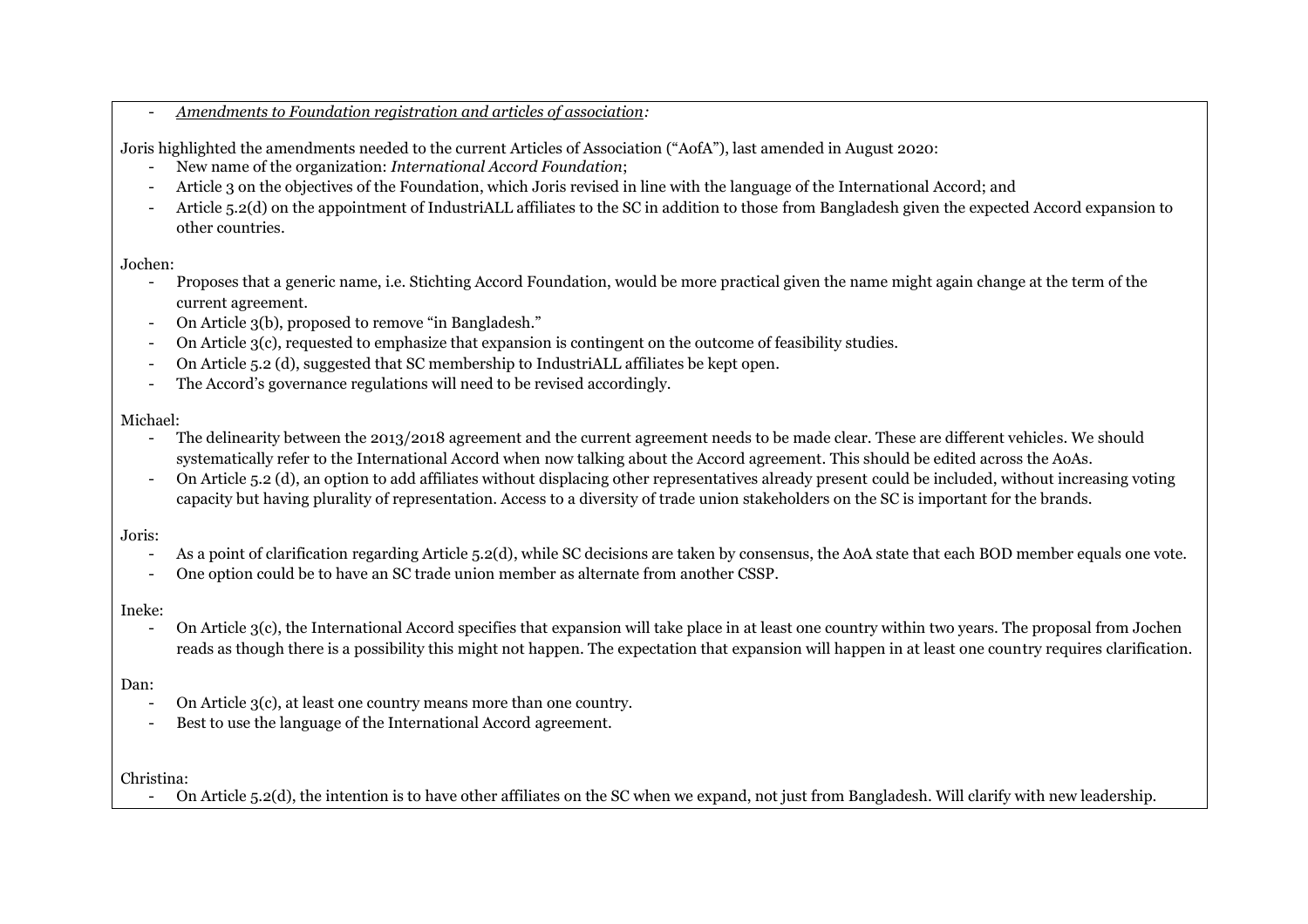- On Article 3(c), this is about the Foundation's objectives, and therefore does not require as much detail. We have a detailed agreement.

# Alke:

- A separate email exchange among the SC members confirmed the use of the name International Accord. The International Accord name should therefore be used.
- On Article 3(c), agrees with Dan to borrow from the language of the International Accord.

### **Decisions:**

- *1. Name used in the revised founding documents shall be International Accord Foundation;*
- *2. Proposed changes from Jochen on Article 3(b), adopted.*
- *3. Article 3(c) should reflect language in the International Accord.*
- *4. Proposal on Article 5.2(d) is that language is deleted after "affiliates". Christina to confirm by 21-Sept-2021.*
- *5. A brief SC meeting with all Board members present or represented will be required for a Board resolution to adopt the revised AoAs.*
- *6. Joris/Miriam to coordinate with the law firm and propose a date for the SC call.*
- *Formal appointment / election of International Accord SC members*

#### Joris:

- As members of the current Foundation, the SC can continue to operate until the name change is effective.
- With the signing of the International Accord and new signatories, new SC elections need to be considered.

Christina: Query whether this should be put on hold until we have more signatories.

Jochen:

- Need to agree on new AoA and regulations before elections e.g. regulations will need to be revised to reflect the reality that brands having to step down after one year is not feasible. Brand membership on the SC is a commitment, involving significant involvement and commitment to ensure that the RSC, the Brands Association and the International Accord are functioning effectively.
- Requires an additional two weeks to explain the situation to signatory brands and identify those brands willing to provide the necessary resources.

Felicity: This next phase will indeed require more engagement and momentum from brands, especially when considering expansion to other countries. The period to make progress is short.

Alke: Query whether a formal nomination of the seats is required if there are no changes for UNI Global.

Joris: Holding the SC Brand elections until the finalization of the new AoAs and governance regulations makes sense as then the SC candidates know what they are potentially signing up for.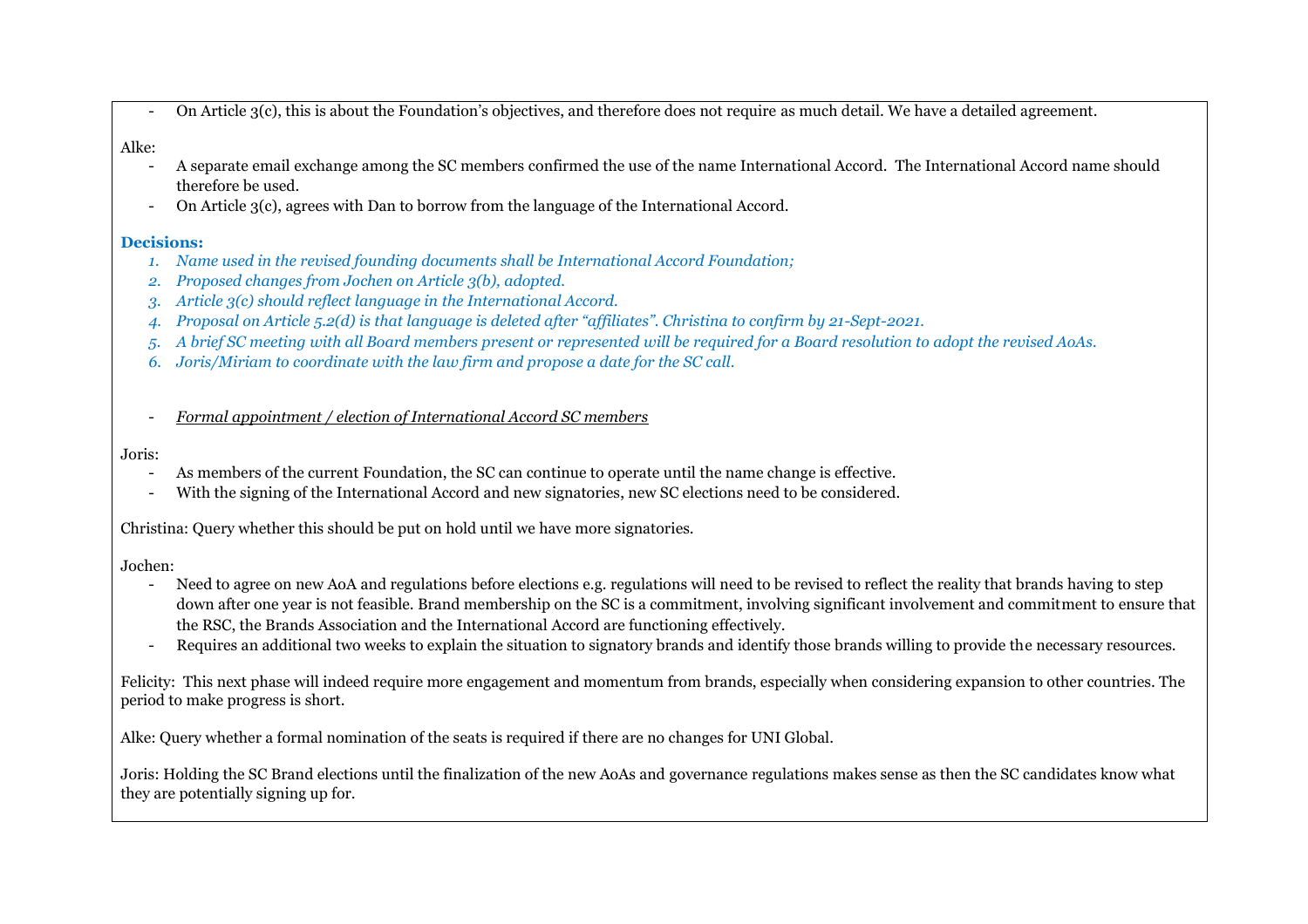*Decision*: *Decision to be taken on the date of SC brands election at the next SC call when the AoAs are adopted and when new signatories coming in have stabilised.* 

## *2.2 Other administrative issues related to International Accord*

- *International Accord signatory factory listings*

Joris:

- Update Brands were given the opportunity this week to update (i) their contact details, and (ii) FOB/number of factories to confirm the applicable fee band per company signatory.
- Query on the continuation of "no-brand/orphan" factory decision in line with the 2018 Transition Accord: will brands be given an opportunity to start with a clean slate, i.e. to only list the factories with whom they are actively sourcing at this time. This will cause a new list of No Brand factories. Inactive responsible factories will appear once brands start delisting their factories under the International Accord. The numbers are as follows:

### 2*018 Accord: Factory status as of 31st August 2021*

- Total covered factories: 1702
- Active factories: 1390
- Inactive Responsible factories: 84
- No brand factories: 82
- Pending closure factories: 146
- Pending closure factories without any Active brands: 113

### *2021 International Accord: Factory status as of 16 September 2021*

With the current 120 Companies signatories:

- Total active, unique factories: 1295
- Factories potentially not covered: 407
- Of which pending closure: 130
- No Brand from 2018: 82
- New No Brand under International Accord: 195
- Either 277 factories are transferred to RCC/DIFE or they become No Brand and are kept in the scope of the RSC inspection program.
- This is a decision that also requires the input from the RSC BOD given the impact on the allocation of resources. An additional consideration is that RSC will not only be financed by brands, but also by BGMEA/BKMEA.
- The decision to take on No Brands affects the International Accord to the extent that it impacts factory listings and data.

Rob:

- With the 2018 Transition Accord, continued Safety Committee trainings and AEMs were offered to No Brand factories if they had started the program.
- Regarding complaints, any complaint that was filed was processed to resolution or disposal. After 31 May 2018, only complaints related to inspections and remediation were processed. The logic was that the Accord continued to do follow-up inspections and, by association, complaints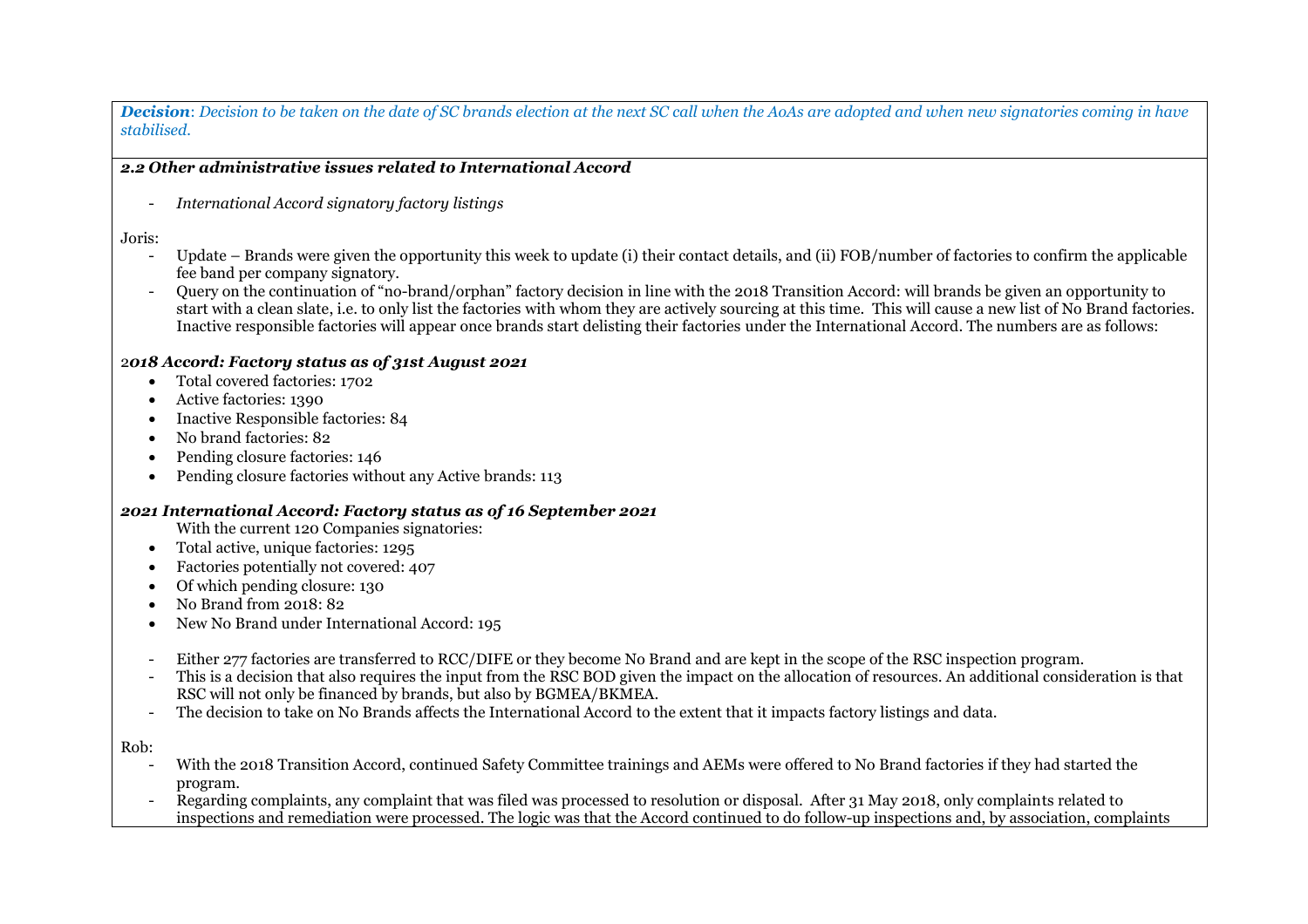related to the inspections and remediation required processing. Any other type of complaint was not processed. For all processed complaints, the Escalation Protocol applied.

Masarrat: The issue of whether to keep No Brand factories under the workplace safety program is an RSC BoD issue.

Jochen:

- The RSC is likely to follow the same logic as the Accord on these points. The RSC will be dealing more and more with factories without responsible brands - one of the urgent points on our agenda with the RSC (i.e. financing, compliance, BGMEA/BKMEA leverage on No Brand factories etc.).
- For the International Accord, engagement will continue where the brands are responsible.

Ineke:

- The decision on whether No Brand factories are covered or not by the Accord or RSC is a matter of urgency. Under the 2018 Transition Accord, it had been decided that brands would collectively assume financial responsibility for financing remediation at No Brand factories through the Factory Remediation Fund.

Christina:

- Under the 2018 Transition Accord, we kept the No Brand factories because we had the resources at the time to support with financing remediation.
- Requires more detailed info on the situation with No Brand factories (e.g. escalation, Factory Remediation Fund, etc.).

*Decision:* Jochen and Christina will engage with the BGMEA/BKMEA through the RSC's Executive Committee and will report back in writing.

## *Action for Secretariat:*

- Prepare overview of situation of No Brand factories (remediation /escalation status)
- Send request for updated factory list to signatory brands.
- *Website issues*

Joris: Update – The Secretariat set up a new website, as a placeholder. The Secretariat will further develop the website and transfer information that is on the Bangladesh Accord website on to the new website (e.g. factory inspection reports, CAPs, complaints, etc.). Also currently exploring option to archive the Bangladesh Accord website with all the data that is there.

## *2.3 Formalities with Executive Director transition*

- *ING bank account / payment approvals*

Rob:

- All administrative formalities relating to Executive Director transition will be completed by 30 September 2021.
- Felicity and Mathias, that have authority over the bank account, provided the signatures that Joris will require.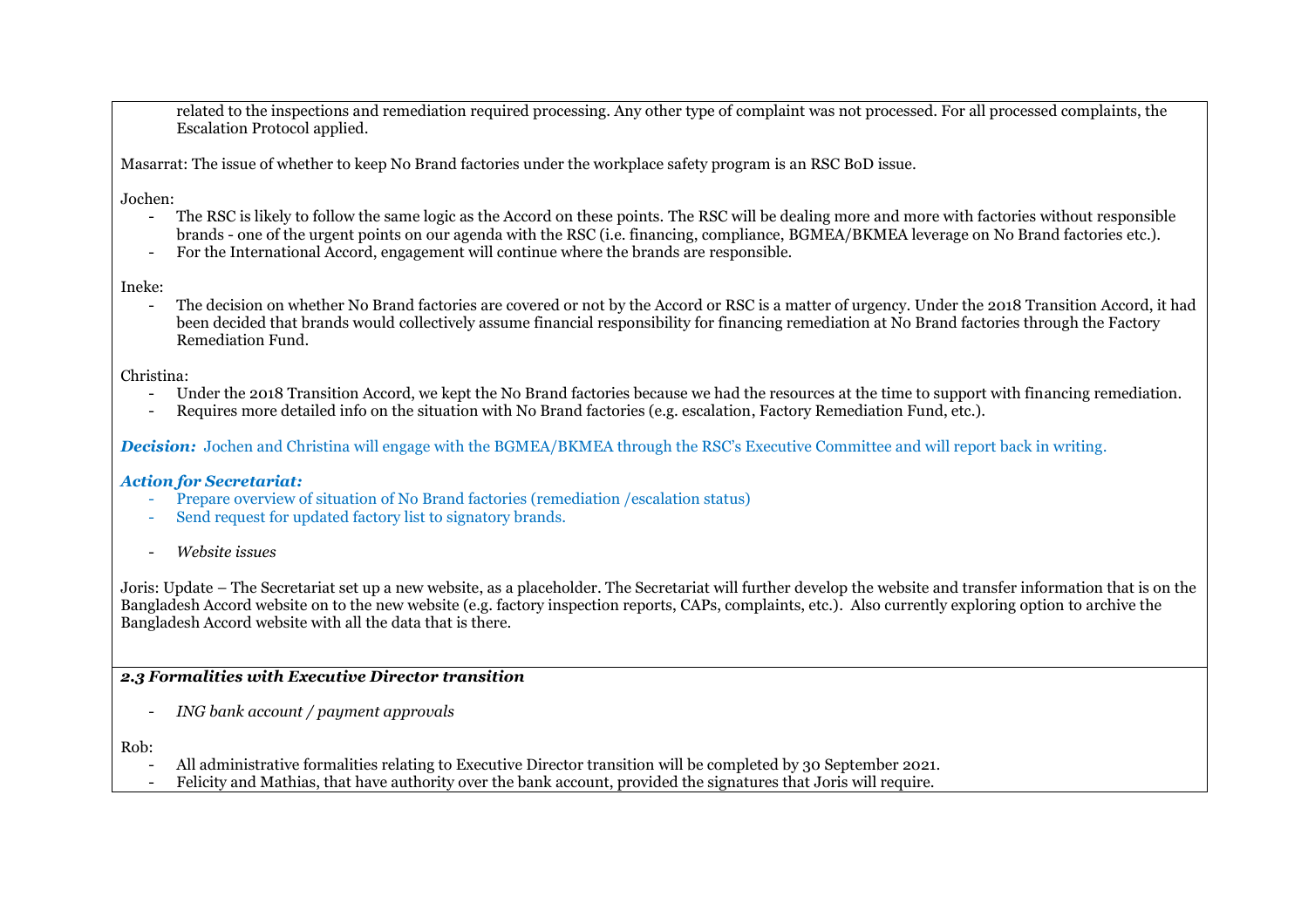The power of attorney ("POA") that existed for Rob will expire. The draft POA for Joris is based on the one that was developed for Rob and Brad. The previous POA had Rob as POA and the Chief Safety Inspector ("CSI") as the proxy authority. With no CSI as proxy, either Mathias or Felicity can hold the proxy until such time as a senior secretariat staff can serve the more traditional proxy role we have had until now.

Jochen:

- A lot of money is at stake and therefore recommends that both Felicity and Mathias hold the proxy.
- Proposes that proxy is triggered at \$40,000. Any amount below this, Joris can make decisions without having to go through the proxy. For any amount above, authorization can be acquired over email from either Mathias or Felicity.

- Alke: Agrees with having two people act as proxy, also security for Joris.

### *Decision*:

- Felicity and Mathias added as proxy, for amounts over \$ 40,000 either Mathias or Felicity will need to approve the payment through email.
- Felicity and Mathias to sign on the International Accord's bank accounts.
- Rob will finalize language on expiration of his POA and liaise with the Management Committee.

## *2.4 Proposed budget Sept. 2020 - May 2021*

- Budget approval (Paper 2)

Rob:

- Prefaced presentation that he and Joris met with the Management and Audit Committees, separately, to present the budget and staffing plan, integrated in the budget. After those discussions, the executive leadership also had a follow-up joint meeting with the two Committees earlier this week where the budget was presented, and received endorsement.
- We have a cash balance of \$1.173 million, based on projections from RSC in August, and the actuals received from Danny through 31 August 2021. This number is likely to be higher. But for the sake of due diligence, the current cash balance is based on a more conservative number.
- First invoices are under way, and the second invoices will be generated around January-February 2022, expecting to total \$6.6 million with the current number of signatories and the 2018 Accord fee structure.
- In terms corporate costs: live SC and caucus meetings are budgeted; website costs are higher to develop the new website, as well as additional budget for the rebranding of the Accord to International Accord (graphic design, logo, etc).
- The legal counsel line item is higher than the previous year due to expected costs associated with name changes, administration of the Trade Union and Brand Associations, a recent settlement, and changes to corporate documents.
- Netherlands costs include the Factory Remediation Fund and the audit requirement to include a budget for doubtful debtors in case of unpaid annual fees, which assumes 5% of fees will remain unpaid. Based on past experience, confident that will receive close to 100% of the fees.
- People costs represents over 35% decrease from the previous year.
- Operational costs include resumption of travel to Bangladesh, related feasibility/CSSP costs, including pilot inspections in the later months.
- Based on proposes budget and project income from fees, the cash balance will be \$750,000. The custom of the SC is to have approx. \$500,000 as an emergency buffer.
- The SC can either lower the invoicing or keep as is until the next budgeting cycle.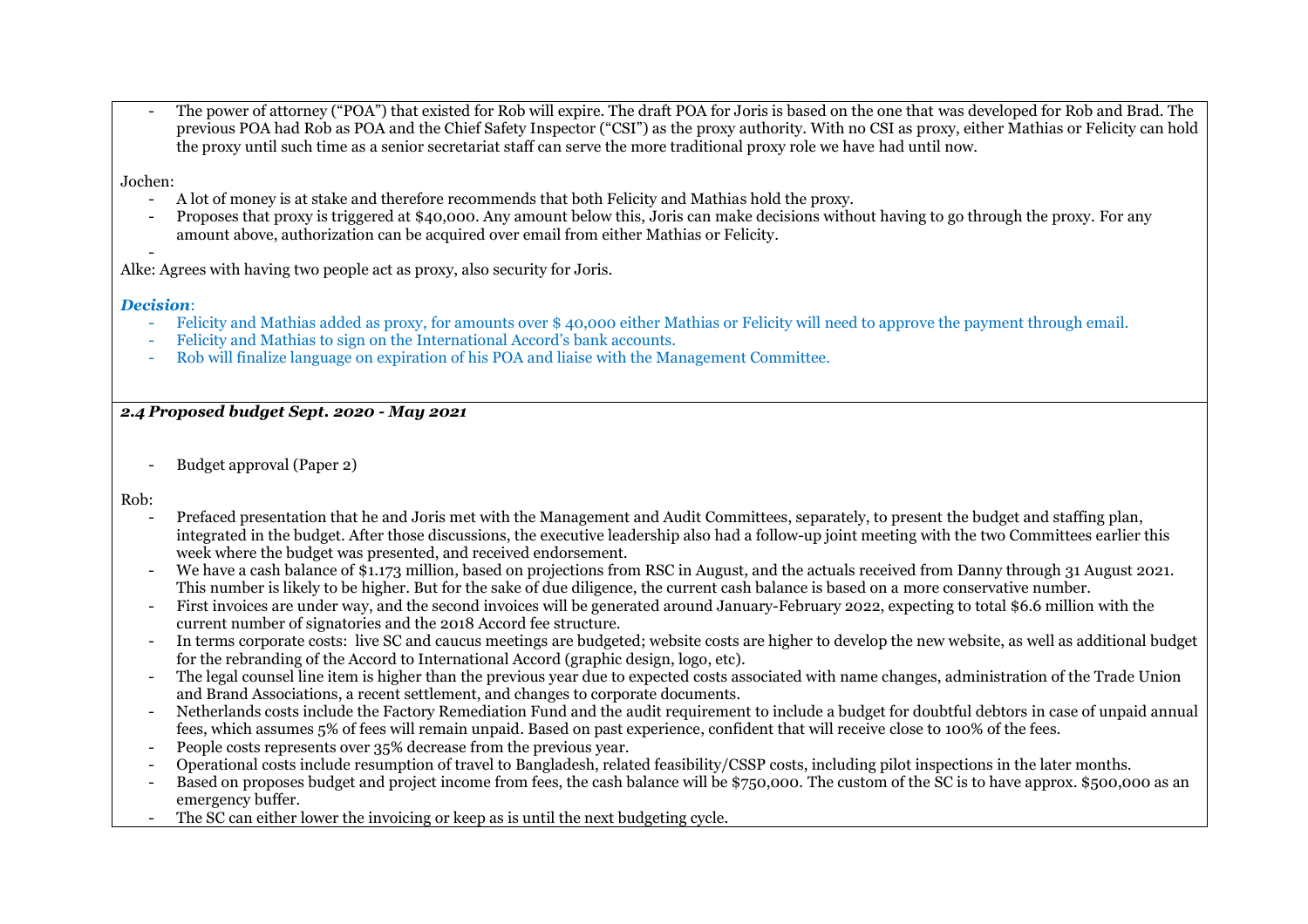#### Danny: no comments

Ineke: Query regarding the increase in the legal fees and the amount allocated for the Brand Association and the Trade Union Association.

Rob:

- There are a couple of issues regarding co-membership of the RSC, including anti-competition issues that the SC brands wanted legal advice on for the BA.
- Additional money was allocated as it relates to RSC membership, and to the work between the Accord and the RSC.

Christina: Appropriate to keep that money reserved because we will have legal questions, especially around Dutch foundation law.

Jochen:

- The parties have agreed that as members of RSC, we will strive to build a compliance system in the RSC.
- Our bylaws and member regulations must reflect these commitments, not only through the brands' agreement with unions, but also through the brands' membership with the Brand Association.

Bernardo:

- On the pilot inspections, seems premature to budget for this year, and doubts that the Accord will do pilot inspections as early as February.
- Will take 6 months to define the criteria used for expansion and feasibility studies.

Masarrat: Safer to keep this reserve in to have the ability to conduct inspection in case things move fast. Do not want to be limited by budgetary constraints.

Jochen: Pilot inspection could be necessary as part of feasibility studies and determination of risks within a particular region.

# *Decision*:

- Budget approved by the SC
- *Staffing plan (Paper 1)*

Joris: Clarification required on whether staffing plan is also approved.

Rob: The staffing plan is part of the budget and is therefore approved.

Dan: Confirmed approval of the staffing plan.

# *Decision*:

- Staffing plan approved with no comments.
- *AOB – Unpaid signatory fees from the 2018 Transition Accord*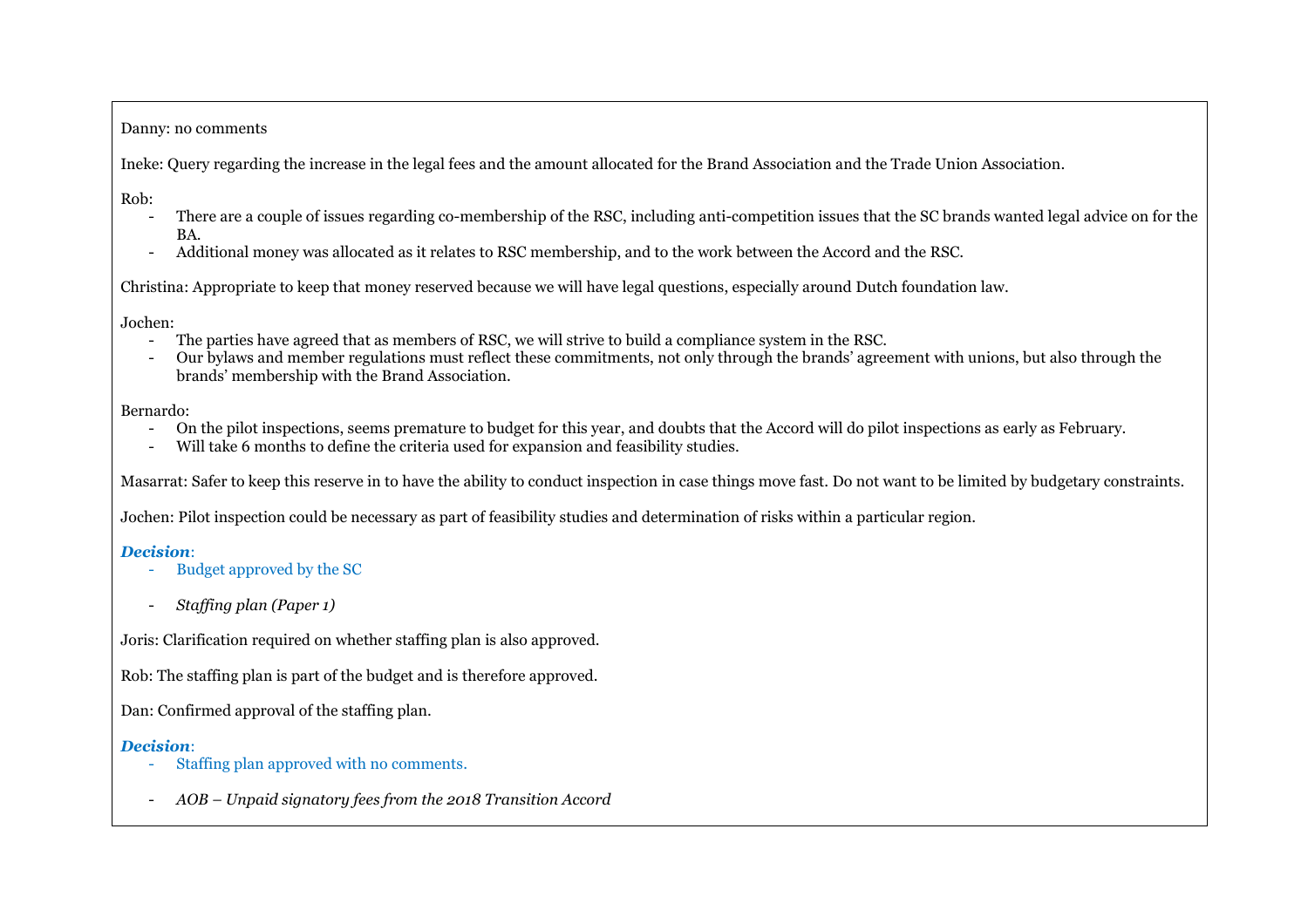Rob: Query on whether signatories are welcomed under the new International Accord if they have unpaid dues under the 2018 Transition Accord. For example, one brand that has already signed with the trade unions has close to \$100,000 in unpaid fees.

Christina: Cannot deny signatories if they have already signed. However, steps will need to be taken to raise this issue with the concerned brands.

Jochen: This is unacceptable. Either the concerned brands pay up or they cannot be part of the Brand Association.

#### *Action for Secretariat*:

- To provide a list of brands with invoices outstanding, indicating which have already signed the International Accord.
- To support drafting correspondence with amount of payments made and outstanding per brand.

### *2.5 2020 Annual Report*

Rob:

- Decision required to add statement regarding the International Accord in the Director's Statement.
- Language to be drafted with the approval of the Audit Committee.

### *Decision*: Agreement with Rob's proposal.

Rob:

- The auditors conducted their audit from April to August 2021. Also reviewed a sample of funds sent to the RSC. The auditors prepared to give the independent auditor's report letter, once the audit report is approved by the SC.
- If one looks at the financials themselves, the Accord spent more than fees received. The Accord's balance was not in the negative but it signifies that the Accord spent more than what it took in. This is partly due to unspent cash balance from the 2020 cash balance year and the Factory Remediation Fund also carrying over from the previous year.
- Statement drafted by Danny on the deficit that was generated and the general reserve is based on the assumption that the numbers would be approved.
- Wants to thank Ashraf and Asif on the work done to complete the audit because part of the audit is related to the work in Bangladesh. Everything was done on a very timely basis.

*Decision*: Annual Report and Audit report approved.

### **3. MANAGEMENT REPORTING**

# *3.1 Foundation – RSC engagement*

Joris:

- Shared a proposal for a funding/cooperation agreement between the RSC and the Accord.